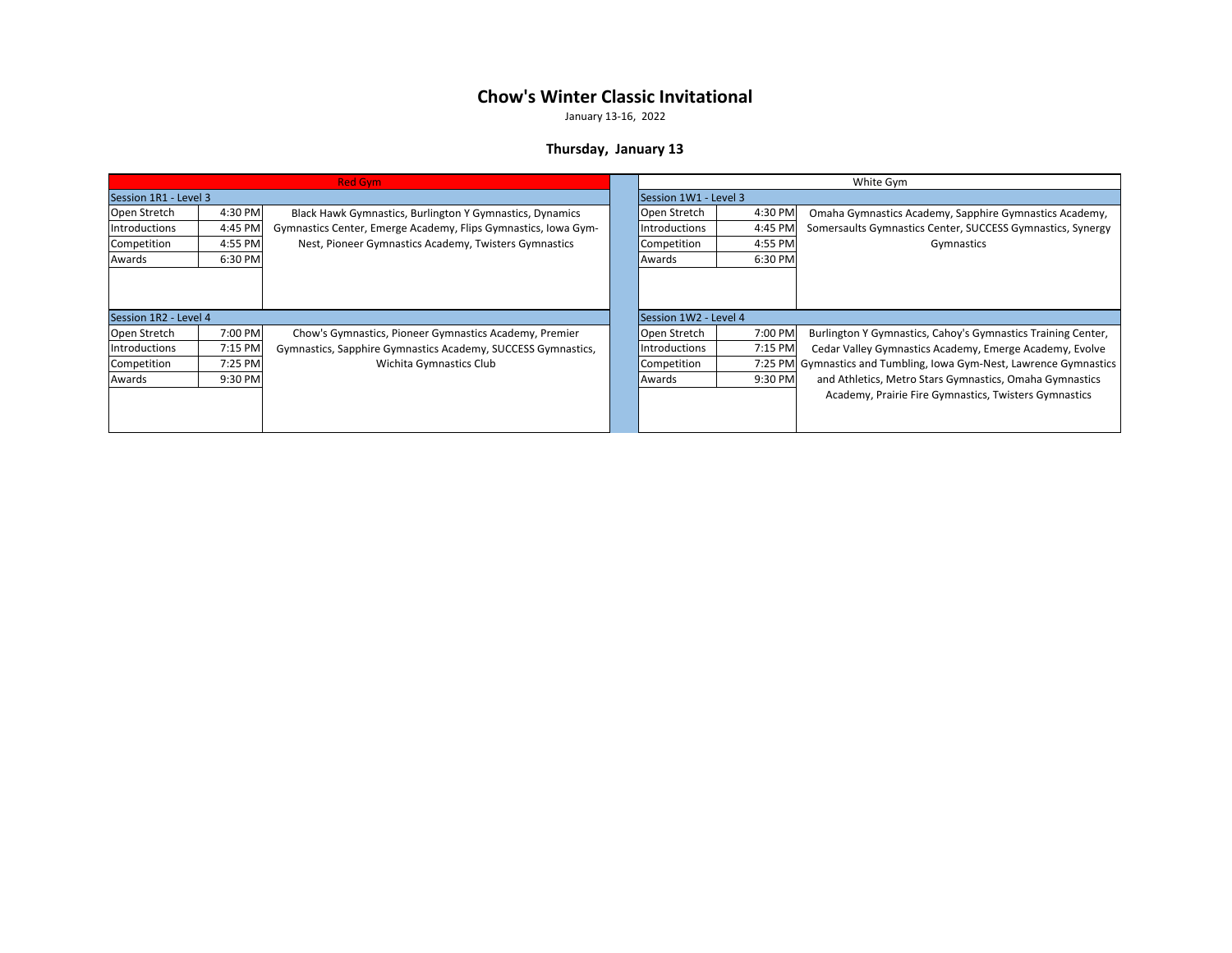January 13-16, 2022

### **Friday, January 14**

|                               | <b>Red Gym</b>     |                                                                                                                            | White Gym |                                      |                    |                                                                                                                           |  |
|-------------------------------|--------------------|----------------------------------------------------------------------------------------------------------------------------|-----------|--------------------------------------|--------------------|---------------------------------------------------------------------------------------------------------------------------|--|
| Session 2R1 - Level 6         |                    |                                                                                                                            |           | Session 2W1 - Level 6                |                    |                                                                                                                           |  |
| Open Stretch                  | 8:00 AM            | Cahoy's Gymnastics Training Center, Chow's Gymnastics, Iowa Gym-                                                           |           | Open Stretch                         | 8:00 AM            | Chameleoon Gymnastics, Flippers Gymnastics, Kansas City                                                                   |  |
| Introductions                 | 8:15 AM            | Nest, KC Elite Gymnastics Club, Omaha Gymnastics Academy, Sapphire                                                         |           | Introductions                        | 8:15 AM            | Gymnastics School, Metro Stars Gymnastics, Manhattan                                                                      |  |
| Competition                   | 8:25 AM            | Gymnastics Academy, Twisters Gymnastics                                                                                    |           | Competition                          | 8:25 AM            | Gymnastics Academy, Northwest Gymnastics, Premier                                                                         |  |
| Awards                        | 10:15 AM           |                                                                                                                            |           | Awards                               | 10:15 AM           | Gymnastics, Synergy Gymnastics, Triniti Gymnastics                                                                        |  |
|                               |                    |                                                                                                                            |           |                                      |                    |                                                                                                                           |  |
| Session 2R2 - Level 7         |                    |                                                                                                                            |           | Session 2W2 - Level 7                |                    |                                                                                                                           |  |
| Open Stretch                  | 11:00 AM           | Black Hawk Gymnastics, Chow's Gymnastics, Cedar Valley Gymnastics                                                          |           | Open Stretch                         | 11:00 AM           | Cahoy's Gymnastics Training Center, Chameleon Gymnastics,                                                                 |  |
| Introductions                 |                    | 11:15 AM Academy, Evolve Gymnastics and Tumbling, Flippers Gymnastics, Iowa                                                |           | Introductions                        | 11:15 AM           | Dubuque All Around Gymnastics, Emerge Academy, Lawrence                                                                   |  |
| Competition                   | 11:25 AM           | Gym-Nest, KC Elite Gymnastics Club, Kansas City Gymnastics School,                                                         |           | Competition                          | 11:25 AM           | Gymnastics and Athletics, Metro Stars Gymnastics, Premier                                                                 |  |
| Awards                        | 1:55 PM            | Manhattan Gymnastics Academy, Omaha Gymnastics Academy,                                                                    |           | Awards                               | 1:55 PM            | Gymnastics, Sapphire Gymnastics Academy, Somersaults                                                                      |  |
|                               |                    | Wichita Gymnastics Club                                                                                                    |           |                                      |                    | Gymnastics Center, SUCCESS Gymnastics, Synergy Gymnastics,                                                                |  |
|                               |                    |                                                                                                                            |           |                                      |                    | Triniti Gymnastics, Twisters Gymnastics                                                                                   |  |
|                               |                    |                                                                                                                            |           | Session 2W3 - Level 8                |                    |                                                                                                                           |  |
| Session 2R3 - Level 8         |                    |                                                                                                                            |           |                                      |                    |                                                                                                                           |  |
| Open Stretch<br>Introductions | 2:30 PM<br>2:50 PM | Burlington Y Gymnastics, Chameleon Gymnastics, Cedar Valley<br>Gymnastics Academy, Dubuque All Around Gymnastics, Lawrence |           | Open Stretch<br><b>Introductions</b> | 2:30 PM<br>2:50 PM | Buckeye Gymnastics, Cahoy's Gymnastics Training Center, Iowa<br>Gym-Nest, Northwest Gymnastics, Omaha Gymnastics Academy, |  |
| Competition                   | 3:00 PM            | Gymnastics and Athletics, Missouri Valley Gymnastics, Plantinum                                                            |           |                                      |                    | SUCCESS Gymnastics, Transform Academy, Wichita Gymnastics                                                                 |  |
| Awards                        | 4:50 PM            | Gymnastics Academy, Prairie Fire Gymnastics, Premier Gymnastics,                                                           |           | Competition<br>Awards                | 3:00 PM<br>4:50 PM | Club                                                                                                                      |  |
|                               |                    |                                                                                                                            |           |                                      |                    |                                                                                                                           |  |
|                               |                    | Sapphire Gymnastics Academy, Synergy Gymnastics, Triniti                                                                   |           |                                      |                    |                                                                                                                           |  |
|                               |                    | <b>Gymnastics, Twisters Gymnastics</b>                                                                                     |           |                                      |                    |                                                                                                                           |  |
|                               |                    |                                                                                                                            |           |                                      |                    |                                                                                                                           |  |
|                               |                    |                                                                                                                            |           |                                      |                    |                                                                                                                           |  |
|                               |                    |                                                                                                                            |           |                                      |                    |                                                                                                                           |  |
| Session 2R4 - Level 5         |                    |                                                                                                                            |           | Session 2W4 - XCEL Diamond           |                    |                                                                                                                           |  |
| Open Stretch                  | 5:30 PM            | Black Hawk Gymnastics, Cahoy's Gymnastics Training Center, Chow's                                                          |           | Open Stretch                         |                    | 5:30 PM Black Hawk Gymnastics, Chow's Gymnastics, Dubuque All Around                                                      |  |
| Introductions                 | 5:45 PM            | Gymnastics, Dynamics Gymnastics, Emerge Academy, Evolve                                                                    |           | Introductions                        | 5:45 PM            | Gymnastics, Emerge Academy, Iowa Gym-Nest, Mid Iowa                                                                       |  |
| Competition                   | 5:55 PM            | Gymnastics and Tumbling, Iowa Gym-Nest, Metro Stars Gymnastics,                                                            |           | Competition                          | 5:55 PM            | GYMnastics, Missouri Valley Gymnastics, Omaha Gymnastics                                                                  |  |
| Awards                        | 8:25 PM            | Manhattan Gymnastics Academy, Omaha Gymnastics Academy,                                                                    |           | Awards                               | 8:05 PM            | Academy, Plantinum Gymnastics Academy, Salute Gymnastics,                                                                 |  |
|                               |                    | Pioneer Gymnastics Academy, Prairie Fire Gymnastics, Premier                                                               |           |                                      |                    | Somersaults Gymnastics Center, Team Flip Gymnastics, Twisters                                                             |  |
|                               |                    | Gymnastics, Sapphire Gymnastics Academy, Synergy Gymnastics,                                                               |           |                                      |                    | Gymnastics                                                                                                                |  |
|                               |                    | Transform Academy, Wichita Gymnastics Club                                                                                 |           |                                      |                    |                                                                                                                           |  |
|                               |                    |                                                                                                                            |           |                                      |                    |                                                                                                                           |  |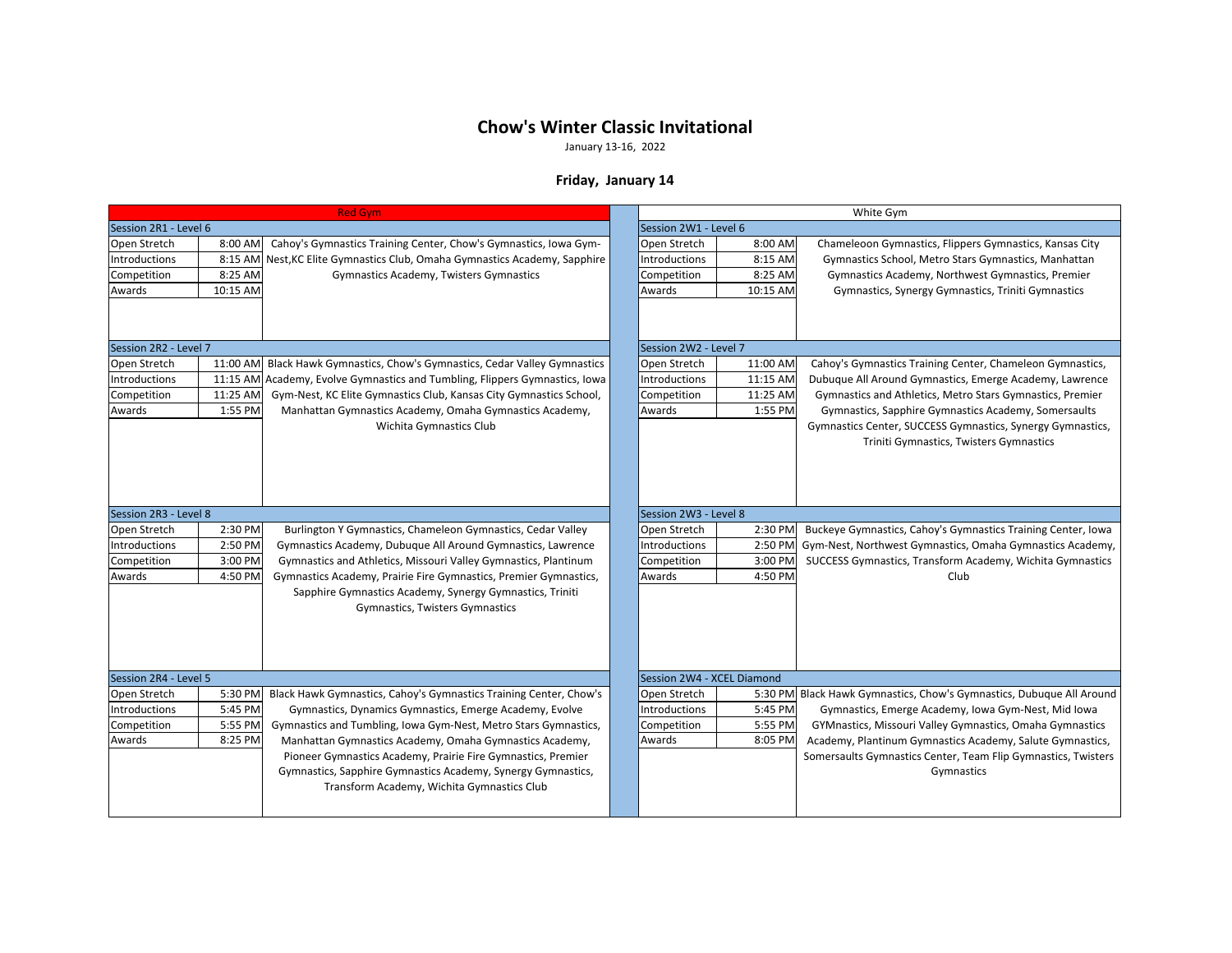January 13-16, 2022

### **Saturday, January 15**

| <b>Red Gym</b>                                         |                                          |                                                                                                                                                                                                                                                                                                                                                                                                                                                                                                                        |                                                               |                                           | White Gym                                                                                                                                                                                                                                                                                                                |
|--------------------------------------------------------|------------------------------------------|------------------------------------------------------------------------------------------------------------------------------------------------------------------------------------------------------------------------------------------------------------------------------------------------------------------------------------------------------------------------------------------------------------------------------------------------------------------------------------------------------------------------|---------------------------------------------------------------|-------------------------------------------|--------------------------------------------------------------------------------------------------------------------------------------------------------------------------------------------------------------------------------------------------------------------------------------------------------------------------|
| Session 3R1 - Level 9                                  |                                          |                                                                                                                                                                                                                                                                                                                                                                                                                                                                                                                        | Session 3W1 - XCEL Platinum                                   |                                           |                                                                                                                                                                                                                                                                                                                          |
| Open Stretch<br>Introductions<br>Competition<br>Awards | 9:00 AM<br>9:20 AM<br>12:20 PM           | Black Hawk Gymnastics, Buckeye Gymnastics, Cahoy's Gymnastics<br>Training Center, Chameleon Gymnastics, Chow's Gymnastics, Cedar<br>Valley Gymnastics Academy, Emerge Academy, Iowa Gym-Nest, KC<br>9:30 AM Elite Gymnastics Club, Lawrence Gymnastics and Athletics, Metro Stars<br>Gymnastics, Manhattan Gymnastics Academy, Missouri Valley<br>Gymnastics, Omaha Gymnastics Academy, Prairie Fire Gymnastics,<br>Premier Gymnastics, Sapphire Gymnastics Academy, SUCCESS<br><b>Gymnastics, Twisters Gymnastics</b> | Open Stretch<br><b>Introductions</b><br>Competition<br>Awards | 9:00 AM<br>9:15 AM<br>9:25 AM<br>12:35 PM | Chow's Gymnastics, Lawrence Gymnastics and Athletics, Missouri<br>Valley Gymnastics, Omaha Gymnastics Academy, Salute<br>Gymnastics, Sapphire Gymnastics Academy, Team Flip<br>Gymnastics, Triniti Gymnastics, Twisters Gymnastics                                                                                       |
| Session 3R2 - Level 10                                 |                                          |                                                                                                                                                                                                                                                                                                                                                                                                                                                                                                                        | Session 3W2 - XCEL Platinum                                   |                                           |                                                                                                                                                                                                                                                                                                                          |
| Open Stretch<br>Introductions<br>Competition<br>Awards | 1:00 PM<br>1:20 PM<br>1:30 PM<br>4:20 PM | Black Hawk Gymnastics, Buckeye Gymnastics, Chow's Gymnastics,<br>Emerge Academy, Flips Gymnastics, Iowa Gymnastics Academy, Iowa<br>Gym-Nest, KC Elite Gymnastics Club, Lawrence Gymnastics and<br>Athletics, Midwest Gymnastics Center, Missouri Valley Gymnastics,<br>Northwest Gymnastics, Omaha Gymnastics Academy, Premier<br>Gymnastics, Triniti Gymnastics, Twisters Gymnastics, Wichita<br><b>Gymnastics Club</b>                                                                                              | Open Stretch<br><b>Introductions</b><br>Competition<br>Awards | 1:15 PM<br>1:25 PM<br>4:35 PM             | Burlington Y Gymnastics, Dubuque All Around Gymnastics,<br>1:00 PM Emerge Academy, Flippers Gymnastics, GK Gymnastics, Iowa Gym<br>Nest, Mid Iowa GYMnastics, Platinum Gymnastics Academy,<br>Prairie Fire Gymnastics, Somersaults Gymnastics Center, SUCCESS<br>Gymnastics, Synergy Gymnastics, Wichita Gymnastics Club |

Spieth Winter Classic Cup College Meet - Doors open at 6:00 \*\*ALL CHOW'S WINTER CLASSIC 2022 GYMNASTS GET IN FREE!\*\*